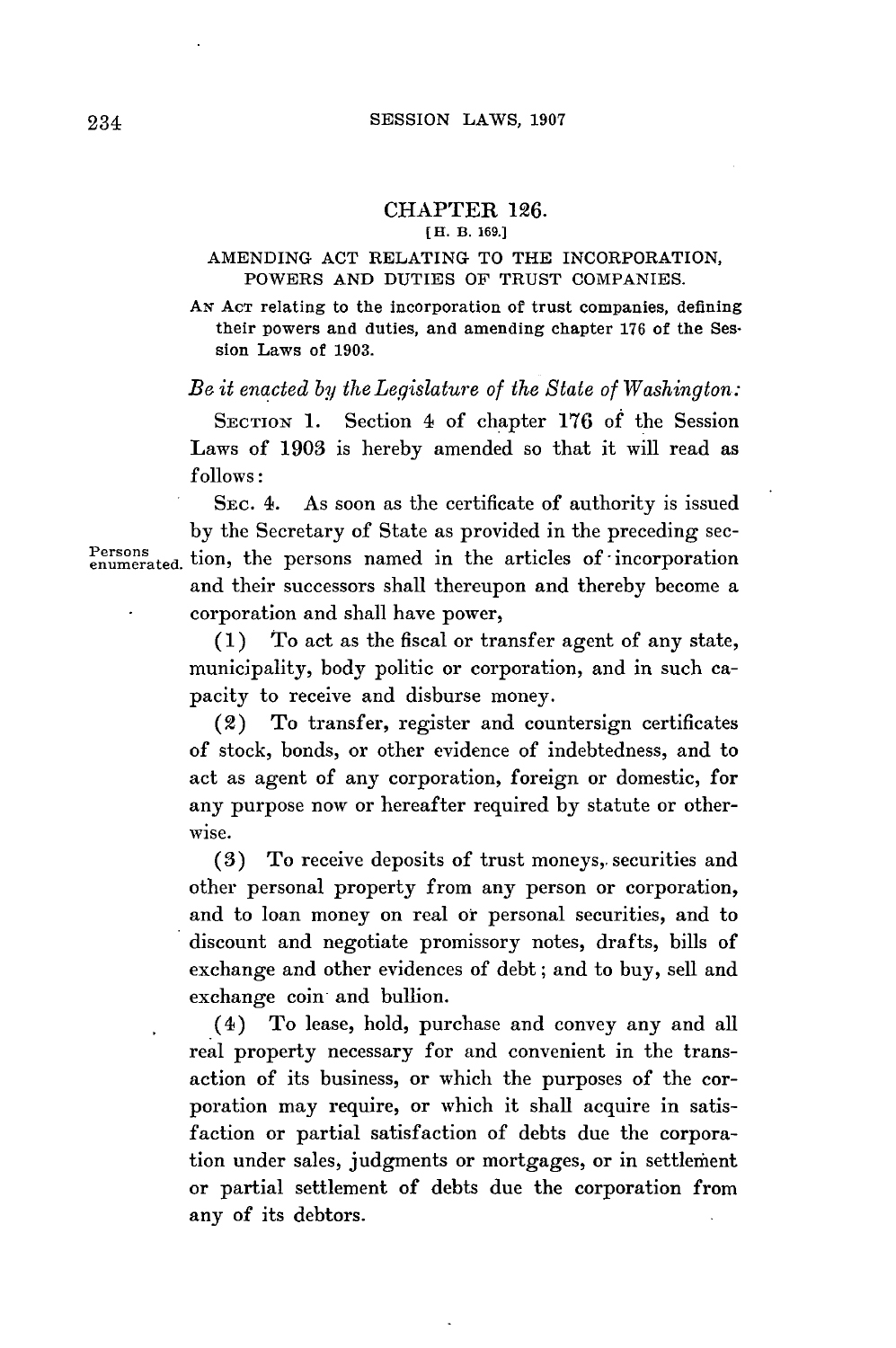**(5)** To act as trustee under any mortgage or bond issued **by** any municipality, body politic or corporation, and to accept and execute any other municipality or corporate trust not inconsistent with the laws of this State.

**(6)** To accept trusts from, and execute trusts for, married women, in respect to their separate property, and to be their agent in the management of such property, or to transact any business in relation thereto.

(7) To act, under the order or appointment of any court of record, as guardian, receiver or trustee of the estate of any minor, and as depository of any moneys paid into court, whether for the benefit of any such minor or other person, corporation or party.

**(8)** To take, accept and execute any and all such legal trusts, duties and powers in regard to the holding, management and disposition of any estate, real or personal, and the rents and profits thereof, or the sale thereof, as may be granted or confided to it **by** any court of record, or **by** any person, corporation, municipal or other authority, and it shall be accountable to all parties in interest for the faithful discharge of every such trust, duty or power which it may so accept.

**(9)** To take, accept and execute any and all such trusts and powers of whatever nature or description as may be conferred upon or intrusted or committed to it **by** any person or persons, or **by** any body politic, corporation or other authority, **by** grant, assignment, transfer, devise, bequest or otherwise, or which may be intrusted or committed or transferred to it or vested in it **by** order of any court of record, and to receive and take and hold any property or estate, real or personal, which may be the subject of any such trust.

**(10)** To purchase, invest in and sell stocks, promissory notes, bills of exchange, bonds, debentures and mortgages and other securities; and when moneys or securities for moneys are borrowed or receired on deposit, or for investment, the bonds or obligations of the company may be given therefor, but it shall have no right to issue bills to circulate as money.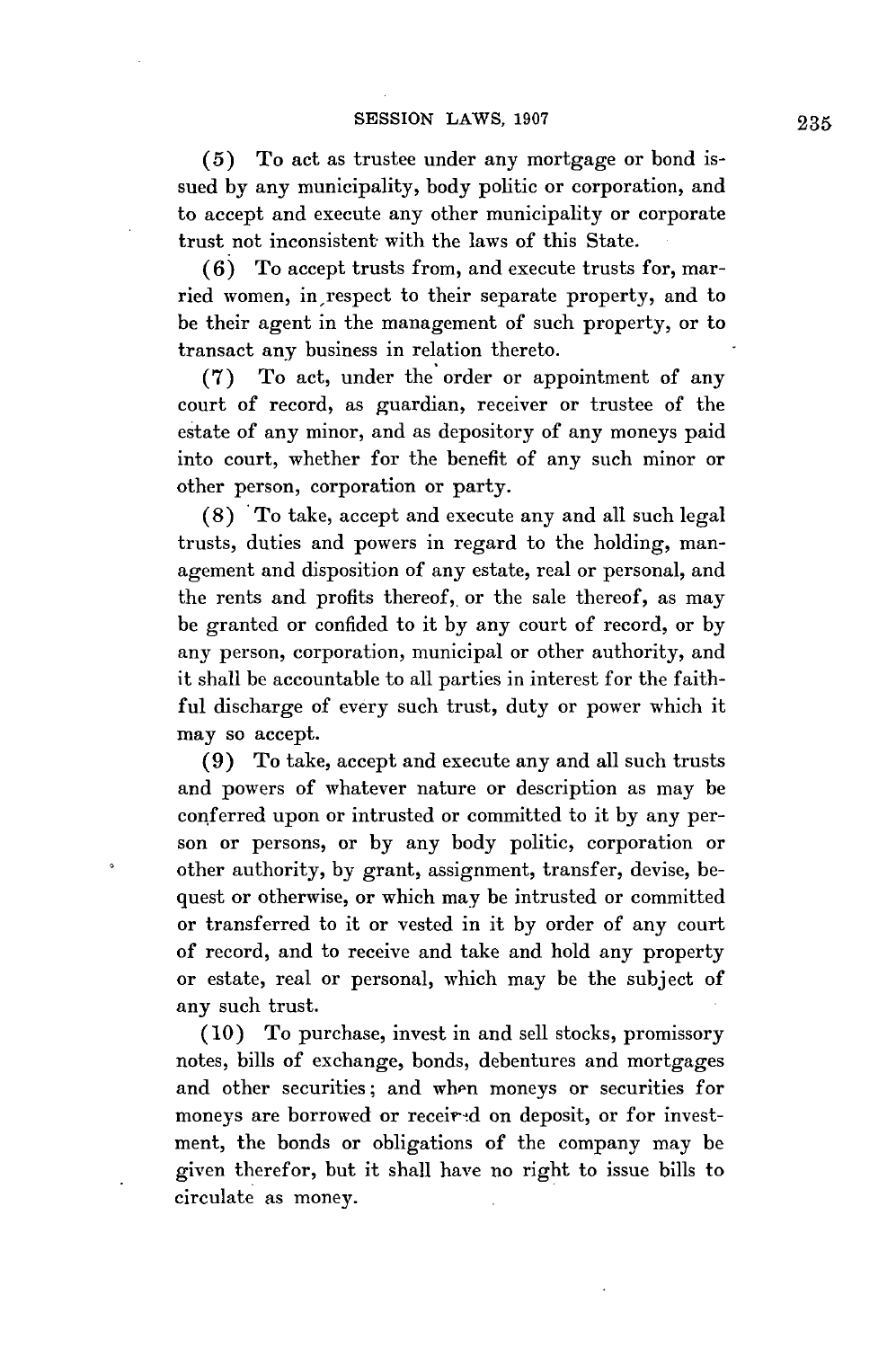**(11)** To be appointed and accept the appointment of assignee or trustee, under any assignment for the benefit of creditors of any debtor, made pursuant to any statute or otherwise.

(12) To act under the order or appointment of any court of record or otherwise as receiver or trustee of the estate or property of any person, firm, association or corporation.

**(13)** To be appointed and to accept the appointment of executor of, or trustee under, the last will and testament, or administrator with or without the will annexed, of the estate of any deceased person, and to be appointed and to act as the guardian of the estate of lunatics, idiots, persons of unsound mind and habitual drunkards: *Provided, however,* The power hereby granted to trust companies to act as guardian or administrator with or without the will annexed, shall not be construed to deprive parties of the prior right to have issued to them letters of guardianship, or of administration as such right now exists under the laws of this State.

(14) To exercise the powers conferred on and to carry on the business of a safe deposit company.

**(15)** To collect coupons on, or interest upon, all manner of securities when authorized so to do **by** the parties depositing the same.

**(16)** To receive and manage any sinking fund of any corporation, upon such terms as may be agreed upon between such corporation and those dealing with it.

**(17)** Generally to execute trusts of every description not inconsistent with the laws of this State or of the United States.

**(18)** To receive money on deposit to be subject to check or to be repaid in such manner and on such terms, and with or without interest, as may be agreed upon **by** the depositor and the said trust company.

**(19)** To make and certify abstracts of title to real property and to insure any person or corporation claiming to own or to have any interest in any real property or encumbrance thereon **by** mortgage, lease, lien, contract or